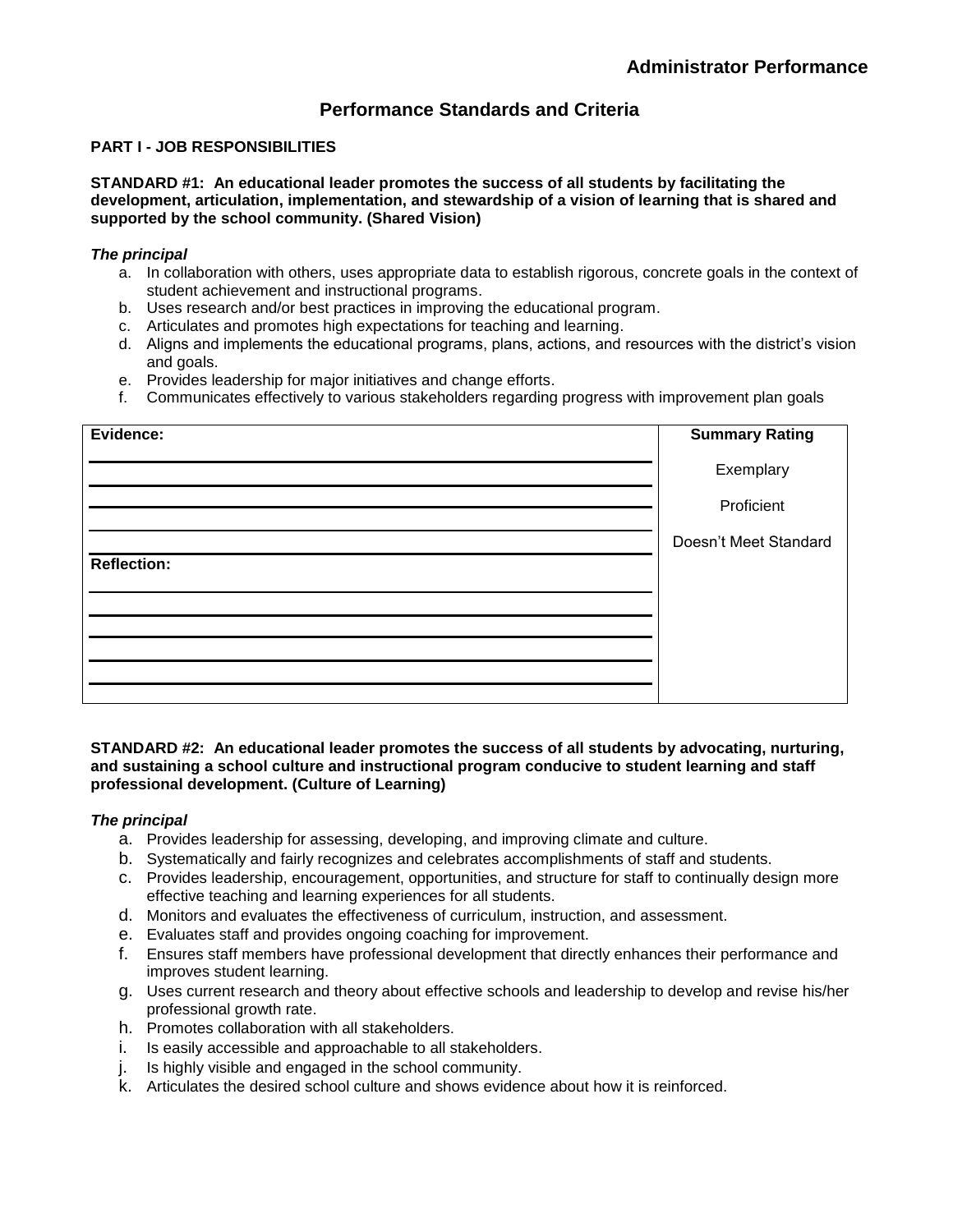| Evidence:   | <b>Summary Rating</b> |
|-------------|-----------------------|
|             | Exemplary             |
|             | Proficient            |
|             | Doesn't Meet Standard |
| Reflection: |                       |
|             |                       |
|             |                       |
|             |                       |
|             |                       |
|             |                       |

## **STANDARD #3: An educational leader promotes the success of all students by ensuring management of the organization, operations, and resources for a safe, efficient, and effective learning environment. (Management)**

## *The principal*

- a. Complies with state and federal mandates and local board policies.
- b. Recruits, selects, inducts, and retains staff to support quality instruction.
- c. Addresses current and potential problems in a timely manner.
- d. Manages fiscal and physical resources of the school responsibly, efficiently and effectively.
- e. Protects instructional time by designing and managing operational procedures to maximize learning.
- f. Communicates effectively with both internal and external audiences about the operation of the school.

| Evidence:          | <b>Summary Rating</b> |
|--------------------|-----------------------|
|                    | Exemplary             |
|                    | Proficient            |
|                    | Doesn't Meet Standard |
| <b>Reflection:</b> |                       |
|                    |                       |
|                    |                       |
|                    |                       |
|                    |                       |
|                    |                       |

## **STANDARD #4: An educational leader promotes the success of all students by collaborating with families and community members, responding to diverse community interests and needs and mobilizing community resources. (Family and Community)**

## *The principal*

- a. Engages family and community promoting shared responsibility for student learning and support of the educational system.
- b. Promotes and supports a structure for family and community involvement in the education system.
- c. Facilitates the connections of students and families to the health and social services that support a focus on learning.
- d. Collaboratively establishes a culture that welcomes and honors families and community and seeks ways to engage them in student learning.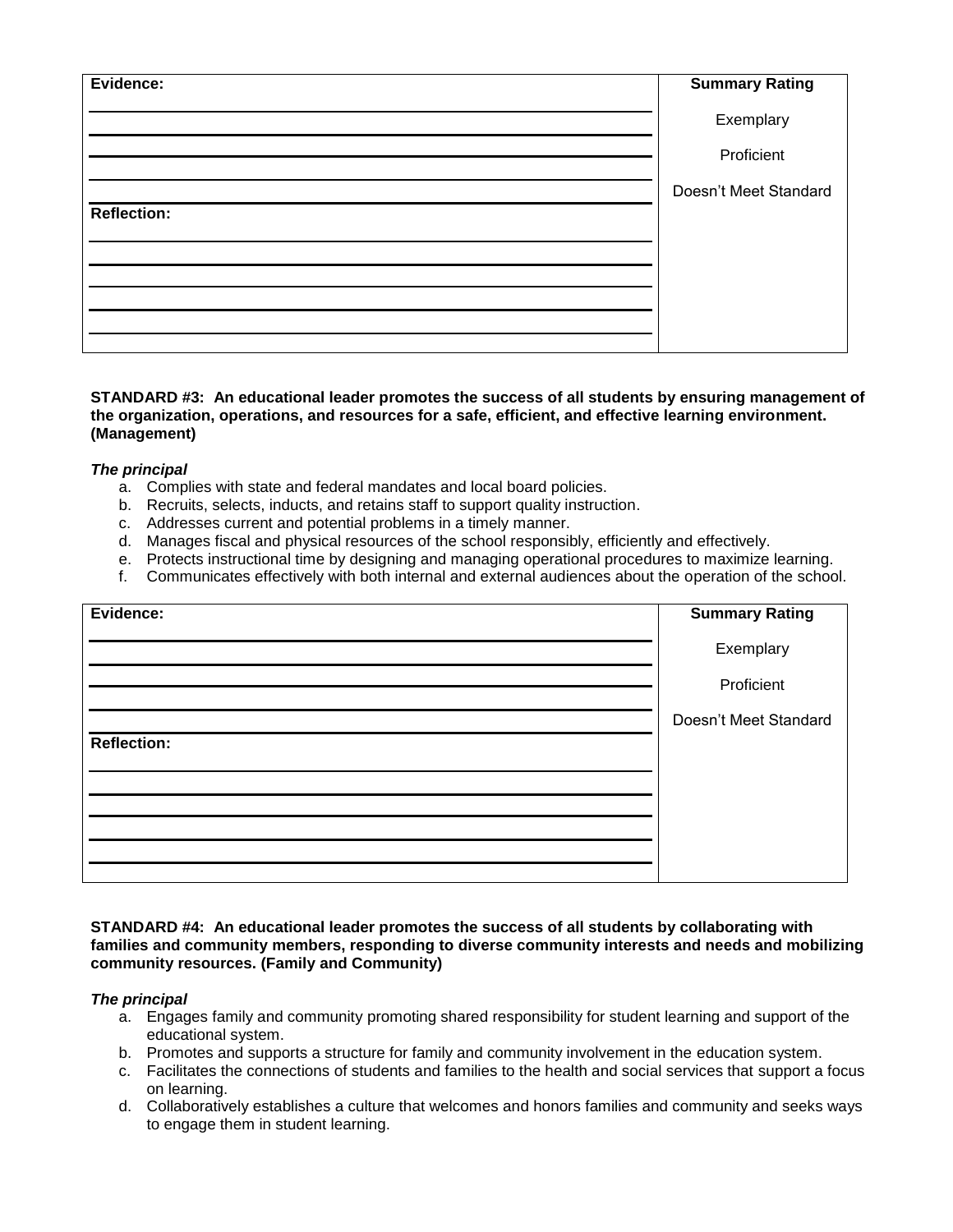| Evidence:   | <b>Summary Rating</b> |
|-------------|-----------------------|
|             | Exemplary             |
|             | Proficient            |
|             | Doesn't Meet Standard |
| Reflection: |                       |
|             |                       |
|             |                       |
|             |                       |
|             |                       |

## **STANDARD #5: An educational leader promotes the success of all students by acting with integrity, fairness, and in an ethical manner. (Ethics)**

## *The principal*

- a. Demonstrates ethical and professional behavior.
- b. Demonstrates values, beliefs, and attitudes that inspire others to higher levels of performance.
- c. Fosters and maintains caring professional relationships with staff.
- d. Demonstrates appreciation for and sensitivity to diversity in the school community.
- e. Is respectful of divergent opinions.

| Evidence:   | <b>Summary Rating</b> |
|-------------|-----------------------|
|             | Exemplary             |
|             | Proficient            |
|             | Doesn't Meet Standard |
| Reflection: |                       |
|             |                       |
|             |                       |
|             |                       |
|             |                       |
|             |                       |

**STANDARD #6: An educational leader promotes the success of all students by understanding the profile of the community, and responding to and influencing the larger political, social, economic, legal, and cultural context. (Societal Context)**

## *The principal*

- a. Collaborates with service providers and other decision makers to improve teaching and learning.
- b. Advocates for the welfare of all members of the learning community.
- c. Designs and implements appropriate strategies to reach desired goals.
- d.

| Evidence: | <b>Summary Rating</b> |
|-----------|-----------------------|
|           | Exemplary             |
|           | Proficient            |
|           | Doesn't Meet Standard |